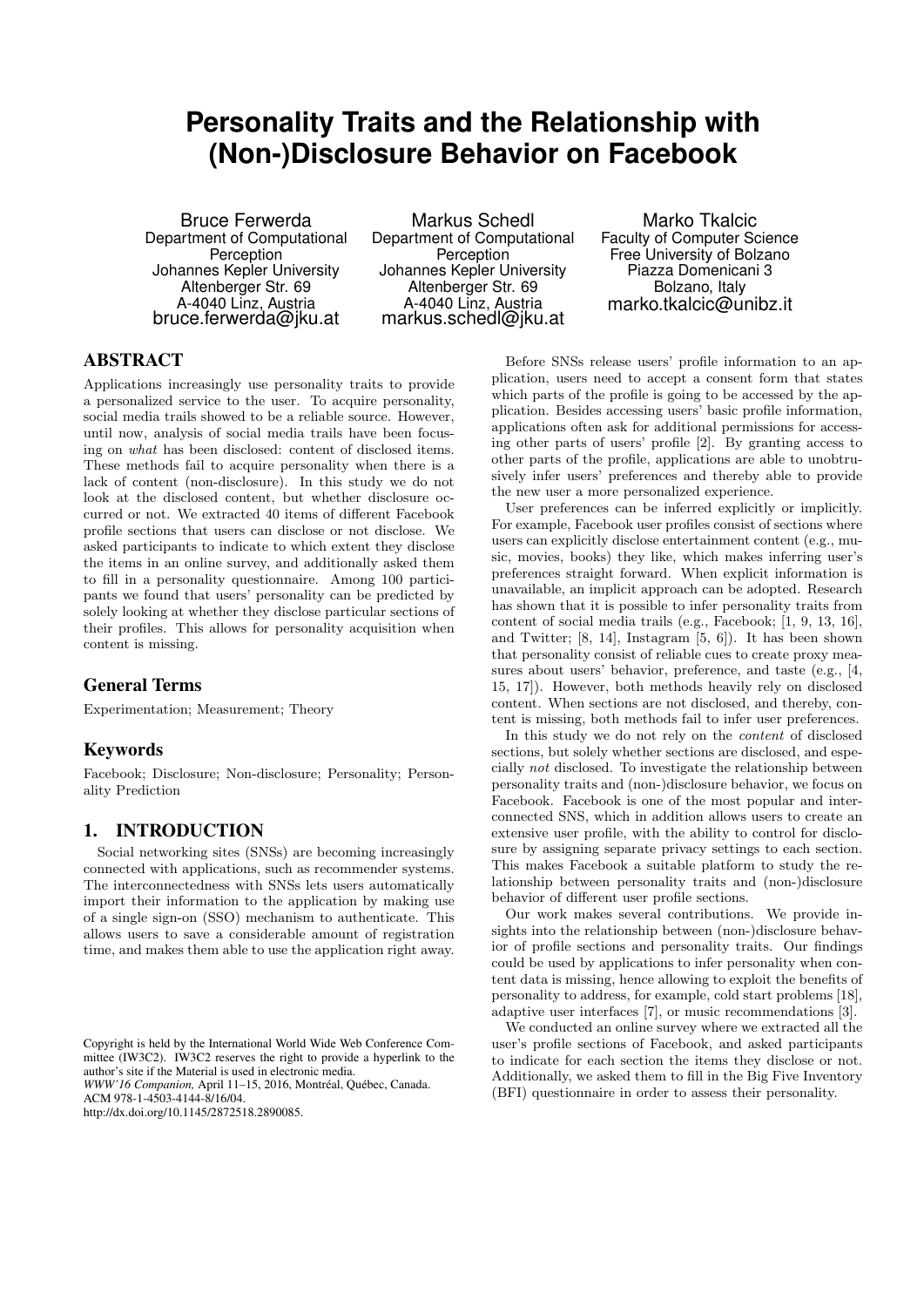Among 100 participants we found distinct relationships between disclosed and not disclosed user's profile sections and personality traits. In the remainder of this paper we continue with the related work, materials, results, discussion, limitations and future work, and conclusion.

### 2. RELATED WORK

In this work, we focus specifically on personality traits. Personality traits have shown to be an enduring factor with relationships to one's taste, preference, and interest (e.g., [\[4,](#page-3-9) [15,](#page-3-10) [17\]](#page-3-11)). For example, a finding of Rawlings and Ciancarelli show that extraverts have a preference for pop music [\[15\]](#page-3-10).

Several models have been developed to categorize personality, of which the five-factor model (FFM) is the most well known and widely used. The FFM categorizes personality into five general dimensions that describes personality in terms of: openness to experience, conscientiousness, extraversion, agreeableness, and neuroticism [\[12\]](#page-3-15).

As personality is such an enduring factor, knowing one's personality provides information about a person's taste, preference, and interest without the need of directly related data. Hence, personality is a useful measurement for personalized systems, such as recommender systems to provide an improved user experience (e.g., [\[3,](#page-3-14) [7,](#page-3-13) [18\]](#page-3-12)). For example, Tkalcic et al. propose a method to overcome the cold start problem of new users by incorporating personality data to enhance the nearest-neighbor measurement [\[18\]](#page-3-12). Similarly, Ferwerda et al. use personality traits to adjust the user interface in order to match different music browsing strategies [\[7\]](#page-3-13). Hu and Pu showed that personality-based recommender system create an advantage (e.g., higher system loyalty of users) over systems that do not incorporate personality [\[10\]](#page-3-16).

In order to incorporate personality information into applications, research has given attention to the implicit acquisition of personality from social media trails (e.g., Facebook [\[9,](#page-3-2) [13,](#page-3-3) [16\]](#page-3-4), Twitter [\[8,](#page-3-5) [14\]](#page-3-6)). For example, personality has been linked to Facebook use, such as the number of friends [\[16\]](#page-3-4). Others have shown personality correlations with natural language features on Twitter [\[8,](#page-3-5) [14\]](#page-3-6). Although, prior research has been able to infer personality traits from social media, they relied on content analyses. When content data is missing (e.g., no information is disclosed), these methods fail to infer personality traits. However, as personality is related to human behavior, which sections users disclose or not may provide indicators about their personality. More specifically, we believe that sections that users decide not to disclose is related to certain personality traits. This provides opportunities to infer personality when content data is missing.

# 3. MATERIALS

To investigate the relationship between (non-)disclosure of Facebook's user profile sections and personality traits, we extracted all the items available in a user's profile. We closely observed an average Facebook profile, and extracted in total 40 items of three different sections of a Facebook profile (i.e., about, interest, and like sections; see Table [1\)](#page-1-0).

In the survey, participants were asked to indicate to which extent they disclosed the information of the respective item (To everybody, To friends only, Custom setting, Don't know the setting, or Don't disclose), by answering the following question of the corresponding section: "In the '{section},' I disclose my {item}..." After all the disclosure questions

#### About section:

- 1 Work
- 2 Education
- 3 Professional skills
- 4 Current city
- 5 Hometown
- 6 Places lived
- 7 Mobile phone
- 8 Website
- 9 Email
- 10 Address
- 11 Birth date
- 12 Gender
- 13 Interested in 14 Religious views
- 15 Language
- 
- 16 Political views 17 Relationship
- 
- 18 Family members
- 19 About you (e.g., short description about yourself)
- 20 Other names (e.g., nickname)

### Interest section:

- 21 Music (i.e., listen later)
- 22 Movies (i.e., watched and want to watch)
- 23 TV-shows (i.e., watched and want to watch)
- 24 Books (i.e., read and want to read)

#### Like section:

- 25 Movies
- 26 Television
- 27 Music
- 28 Books
- 29 Sports teams
- 30 Athletes
- 31 Inspirational People
- 32 Restaurants
- 33 Games
- 34 Activities
- 35 Interests
- 36 Sports
- 37 Foods
- 38 Clothing
- 39 Websites
- <span id="page-1-0"></span>40 Other

#### Table 1: Facebook's disclosure items with the corresponding section of occurrence.

were answered, participants were asked to fill in the 44-item BFI personality questionnaire (5-point Likert scale; Disagree strongly - Agree strongly [\[11\]](#page-3-17)) to identify the FFM factors.

We recruited 126 participants through Amazon Mechanical Turk. Participation was restricted to those located in the United States with a very good reputation ( $\geq$ 95% HIT approval rate and ≥1000 HITs approved). Additional comprehension testing questions were used to filter out fake and careless entries. The Mahalanobis distance was calculated to check for outliers. This left us with 100 completed and valid responses. Age (18-64, median 30) and gender (49 male, 51 female) information indicated an adequate distribution.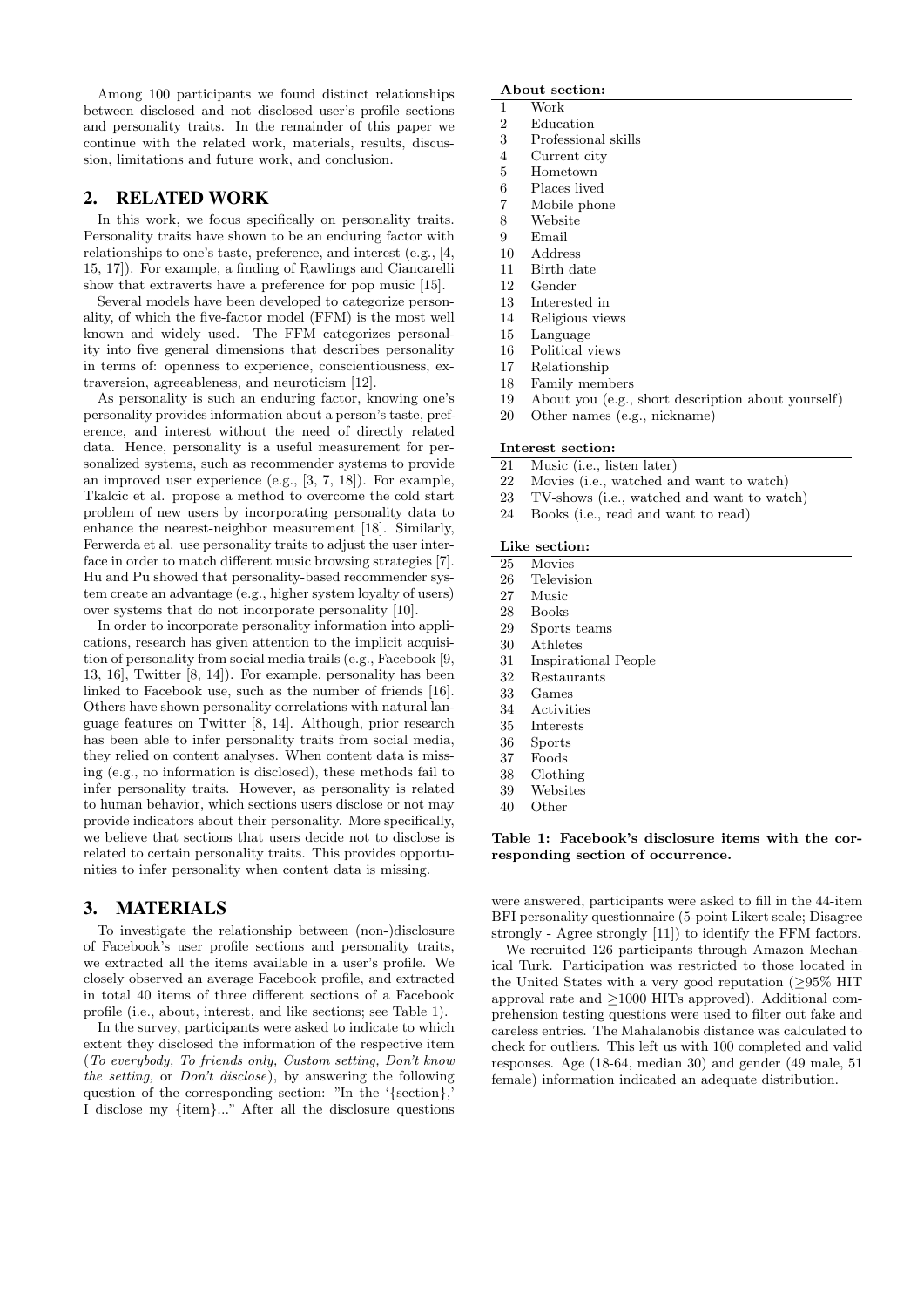# 4. RESULTS

To find the relationship between personality traits and disclosure behavior, we dichotomized the responses of the disclosure scale (To everybody, To friends only, Custom setting, Don't know the setting, or Don't disclose). Although we asked participants for their disclosure setting, providing a third-party application access to one's profile disregards that. An application will have access to the sections that a user granted access to, regardless of the disclosure setting in the profile. Hence, we recoded the responses "To everybody," "To friends only," "Custom setting," "Don't know the setting," to 1, as this means that participants had something filled in. The "Don't disclose" responses were recoded as 0.

A correlation analysis was performed to indicate the relationship between personality traits and disclosure behavior (Table [2\)](#page-2-0). Point-biserial correlation ( $r \in [-1,1]$ ) is reported as the correlation coefficient.  $\frac{1}{1}$  $\frac{1}{1}$  $\frac{1}{1}$  Below the results related to each personality trait. A positive correlation indicates that participants scoring high in the personality trait show a higher tendency to engage in disclosure behavior of the respective item in their user profile, while a negative correlation indicates the opposite effect.

Openness to experience. The openness to experience factor correlates with several items in the "About" section. We found negative correlations with the "Current city"  $(r=$ .24,  $p=0.02$ ), "Hometown" ( $r=-1.25$ ,  $p=.01$ ), "Mobile phone"  $(r=-.22, p=.03)$ , "Website"  $(r=-.22, p=.03)$ , and "Address"  $(r=-.24, p=.02)$ . Additionally, we found a relationship of openness to experience with "Birth date" ( $r = -0.018$ ,  $p = 0.08$ ). Negative correlations indicate a decreased tendency to engage in disclosing these items.

Conscientiousness. For the conscientiousness personality trait we found some relationships with items in the "About" section. We found correlations with "Current city"  $(r=-120,$  $p=0.05$ ), "Hometown" (r=-.18,  $p=0.07$ ), and "Birth date" (r=-.018,  $p=0.07$ ). Additionally, we found a correlation with the "Other" item in the "Like" section  $(r=-.19, p=.06)$ . Results show a negative correlation meaning that conscientiousness participants indicated to be less likely to disclose these items.

Extraversion. Significant correlations were found in the "About" section and extraversion. We found correlations with "Email" ( $r=.23$ ,  $p=.02$ ), and "Birth date" ( $r=.22$ ,  $p=03$ ). Additionally, we found several positive correlations with items in the "Like" section and extraversion: "Restaurant" ( $r = .22$ ,  $p = .03$ ), "Games" ( $r = .18$ ,  $p = .08$ ), "Activities"  $(r=.21, p=.04)$ , "Interests"  $(r=.17, p=.09)$ , "Food"  $(r=.24,$  $p=.02$ ), and "Clothing" ( $r=.19$ ,  $p=.06$ ). Except for email and birth date, the items show a positive relationship with extraversion; indicating a higher tendency to disclose.

Agreeableness. The only correlation we found with the agreeableness personality factor is with "Places lived" in the "About" section  $(r=.20, p=.04)$ . The negative correlation indicates that agreeable participantes are less likely to engage in disclosing this item.

|                                    |              | O       | C        | E               | A       | N             |  |
|------------------------------------|--------------|---------|----------|-----------------|---------|---------------|--|
| 4                                  | Current city | $-.24*$ | $-.20$ ^ | $-.08$          | $-.08$  | .01           |  |
| 5                                  | Hometown     | $-.25*$ | $-.18^$  | $-.08$          | $-.13$  | $-.05$        |  |
| 6                                  | Places lived | $-.12$  | $-.12$   | $-.08$          | $-.20*$ | $-.01$        |  |
| 7                                  | Mobile phone | $-.22*$ | $-.12$   | $-.01$          | $-.05$  | .10           |  |
| 8                                  | Website      | $-.22*$ | .01      | .16             | $.02\,$ | $-.16$        |  |
| 9                                  | Email        | $-.16$  | .09      | $-.23*$         | .13     | $-.13$        |  |
| 10                                 | Address      | $-.24*$ | $-.02$   | .14             | $-.04$  | $-.15$        |  |
| 11                                 | Birth date   | $-.18^$ | $-.18^$  | $-.22*$         | $-.12$  | $.17^{\circ}$ |  |
| 32                                 | Restaurant   | .03     | $-.06$   | $.22*$          | $-.06$  | .09           |  |
| 33                                 | Games        | $.10\,$ | .01      | $.18^{\degree}$ | .02     | $-.13$        |  |
| 34                                 | Activities   | .05     | .03      | $.21*$          | .06     | $-.08$        |  |
| 35                                 | Interests    | .09     | $-.04$   | $.17^{\circ}$   | $-.06$  | $-.05$        |  |
| 37                                 | Foods        | .01     | $-.18$   | $.24*$          | .01     | $-.11$        |  |
| 38                                 | Clothing     | $-.05$  | $-.06$   | $.19\hat{ }$    | .01     | $-.09$        |  |
| 40                                 | Other        | $-.05$  | $-.19^$  | .08             | $-.09$  | .02           |  |
| $*_{p<0.05}$<br>$p<0.1$ ,<br>Note. |              |         |          |                 |         |               |  |

<span id="page-2-0"></span>Table 2: Correlation Matrix of the profile items disclosure against the personality traits: (O)penness, (C)onscientiousness, (E)xtraversion, (A)greeableness, (N)euroticism. Only items that show significant levels of  $p<0.1$  are reported.

Neuroticism. A correlation was found between "Birth date" and neuroticism  $(r=.17, p=.09)$ . The positive coefficient indicate a positive relationship with disclosing birth date and the neuroticism trait.

# 5. PERSONALITY PREDICTION

As we found significant correlations between personality traits and disclosure behavior, we explored personality prediction based on disclosure behavior. We trained a 10-fold cross-validation regression model with 10 iterations by using the Radial Basis Function. To indicate the differences between the predicted and observed values, we report the root-mean-square error (RMSE; see Table [3\)](#page-2-2). The RMSE of each personality trait relates to a [1,5] scale.

| Personality            | <b>RMSE</b> |      |      | 3    |
|------------------------|-------------|------|------|------|
| Openness to experience | 0.73        | 0.73 | 0.68 | 0.69 |
| Conscientiousness      | 0.73        | 0.69 | 0.66 | 0.76 |
| Extraversion           | 0.99        | 0.95 | 0.90 | 0.88 |
| Agreeableness          | 0.73        | 0.74 | 0.69 | 0.79 |
| Neuroticism            | 0.83        | 0.95 | 0.95 | 0.85 |

<span id="page-2-2"></span>Table 3: Personality prediction with the root-meansquare error (RMSE). Left RMSE column shows the results of the current study. Columns numbered 1, 2, and 3 show RSME scores of Ferwerda et al. [\[5,](#page-3-7) [6\]](#page-3-8) and Quercia et al. [\[14\]](#page-3-6) respectively.

To see how well our prediction performs, we compared our results with prior work of Ferwerda et al. [\[5,](#page-3-7) [6\]](#page-3-8), and Quercia et al. [\[14\]](#page-3-6), as they used a similar approach for their analyses. Ferwerda et al. [\[5,](#page-3-7) [6\]](#page-3-8) extracted personality using characteristics of Instagram images, and Quercia et al. [\[14\]](#page-3-6) uses Twitter users' characteristics (e.g., popularity, highly read; see Table [3\)](#page-2-2). By disregarding content and only looking at whether sections are disclosed or not, we show that we can approach similar RSME scores as prior research analyzing

<span id="page-2-1"></span><sup>&</sup>lt;sup>1</sup>The magnitude of the reported correlations are commonly seen in personality related research [\[5,](#page-3-7) [8,](#page-3-5) [9,](#page-3-2) [13,](#page-3-3) [14,](#page-3-6) [16\]](#page-3-4).